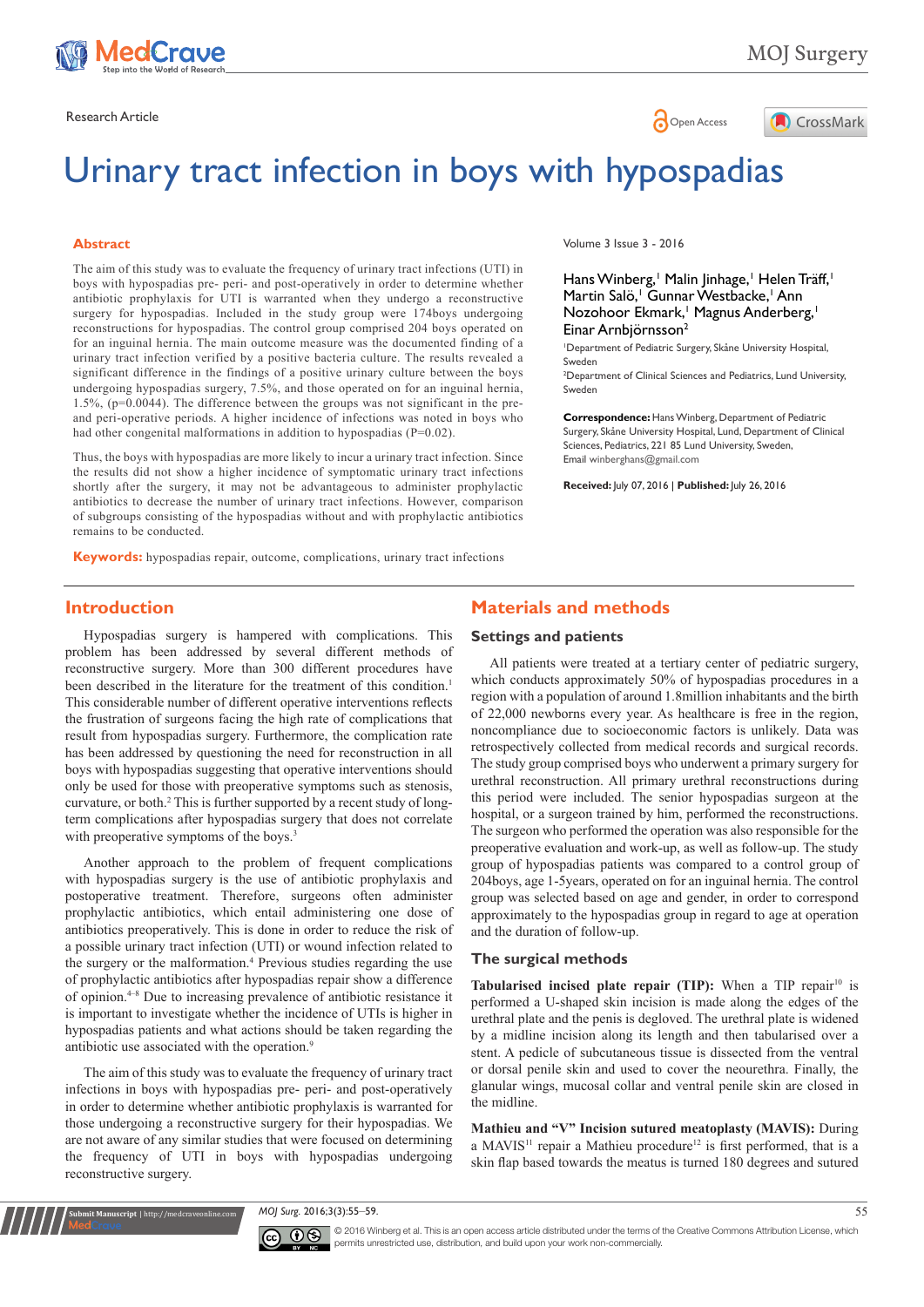into incision on both sides of the glanular groove and along the tip. Curvature is corrected when present. An outer cover is achieved by partially dividing and mobilising the prepuce to create an outer layer. Then a "V"-incision is made and excised at the apex of the flap and the sides of the "V" are sutured to the glans flaps. The purpose of the "V"-incision is to achieve a vertical slit meatus.

**Duckett reconstruction:** When a Duckett reconstruction<sup>13</sup> is performed a straightening procedure is firstly done. Then the ventral preputial flap is fanned out and the urethra outlined as a rectangle that is then incised and rolled into a tube over a catheter. An island flap is developed by dissection of subcutaneous tissue from the dorsal penile skin. A glans channel is created with scissors in a plane just above the corpora and all glans tissue is removed from the channel. The island flap urethra is spiralled ventrally, anastomosed to the proximal urethra and delivered to the tip of the glans. Finally, Byars flaps, composed of dorsal penile skin, are transpositioned to the midline.

**Modified Byars two-stage reconstruction:** Using the Byars technique14 one starts with a straightening up procedure. A circumferential incision is made proximal to the coronal sulcus, the curvature is corrected and the penile shaft is degloved. Penile straightening and full removal of tension creating structures must be confirmed by means of the artificial erection test. The glans is either divided deeply in the midline to the tip or, if the mucosal groove is deep, this is preserved and incisions are made just lateral to the groove on each side. The dorsal foreskin is unfolded carefully and divided in the midline. The most distal portion of the foreskin is rotated into the glanular cleft and sutured to the mucosa of the glans. A midline closure is performed, and the midline sutures catch a small portion of Buck's fascia. The bladder is drained with an 8-F Silastic Foley catheter for approximately 5-7days.

The second stage of the procedure is carried out 6-12months later, when the tissues have usually softened sufficiently and healing is complete. The previously transferred preputial skin is used to reconstruct the glans and urethra. A-16 mm-diameter strip is measured, extending to the tip of the glans. The strip is tabularised with a running subcuticular stitch all the way to the tip of the glans. The lateral skin edges are mobilized and the remaining tissue is closed over the repair in at least two layers. A strip of skin (3-5mm wide) is then de-epithelialized on one side to provide a raw surface of deep dermis. The medial edge of the shaved flap is brought across the buried uretheroplasty and sutured to fascial tissue beneath the other flap.

#### **Study design**

The information collected from the hypospadias patients and the control group was: age, surgery date, number of and the date of UTIs, if a urine culture was taken, and if positive, the microorganism. In order to investigate the number of urinary tract infections in each group, a regional database of bacteriological cultures was used to confirm infection in the urine cultures. Positive bacteria cultures before, during, and after the primary operation were included in this study. All infections that occurred from birth until the primary urethral reconstruction were deemed preoperative, while a perioperative UTI was defined as one confirmed at the day of the operation and within 30 days after the operation. Postoperative infections included infections that occurred after 30days from the surgery date up until the end of this study (May 2015). For the hypospadias patients the following data was also registered: the use of prophylactic antibiotics, other

congenital abnormalities of the genitourinary tract, and the degree of hypospadias.

#### **Literature review**

The Pub Med database was searched using the following key words: "hypospadias urinary tract infection" (06-05-15). "Bacteria resistance urinary tract" (11-05-15), and "asymptomatic UTI antibiotics children" (01-06-15). Ten articles met the study criteria and were used for background and discussion purposes. The references used were found reliable and relevant for the purpose of this study.

#### **Statistical analysis**

Sample size calculation was performed; it provided a sample size of 71 for both samples based on:

The value expected from the study group was 8% and that expected from the control group was 2%.

- i. The alpha error level or confidence level was 5%, corresponding to a 95% confidence interval (probability of incorrectly rejecting the null hypothesis that there is no difference in the percentage values).
- ii. Beta error level or statistical power (1-beta) was 50% (probability of incorrectly failing to reject the null hypothesis that there is NO difference in the percentage values-assuming no difference when a real difference exists).

Statistical analysis was performed using SPSS (Statistical Package for the Social Sciences). Fisher's exact probability test (two tailed) was used for dichotomous variables and the Mann-Whitney U-test was used for continuous results. P<0.05 was considered statistically significant.

#### **Ethical considerations**

This study was performed according to the Helsinki declaration and approved by the Regional Ethical Review Board (registration number 2010/49). The study protocol was designed to meet the legislative documentation required by the country of origin. The data were anonymized prior to calculations, and are presented in such a manner that it is impossible to identify or link to any specific individual. Therefore, it was not necessary to obtain approval from the individual patient's guardians. Since this data was retrospectively collected, the treatment plan of each patient was not altered. All evaluations, treatments, and procedures described in this report met the standard of care and were conducted at a tertiary center for pediatric surgery. No protocols were exercised that would have required appropriate informed consent or approval of an institutional review board. The risk of harming the patients in this study in a physical, social or psychological manner was nonexistent.

### **Results**

The results of the data collection on the study group of 174boys who underwent primary hypospadias surgery in regard to degree, other congenital malformations of the urogenital tract, and prophylactic antibiotics are summarized in (Table 1). The most common characteristics were second degree, midshaft, hypospadias (63%), not having other congenital urogenital malformations in addition to hypospadias (83%), and receiving prophylactic antibiotics (67%). Of the boys who suffered a UTI, 77% had other congenital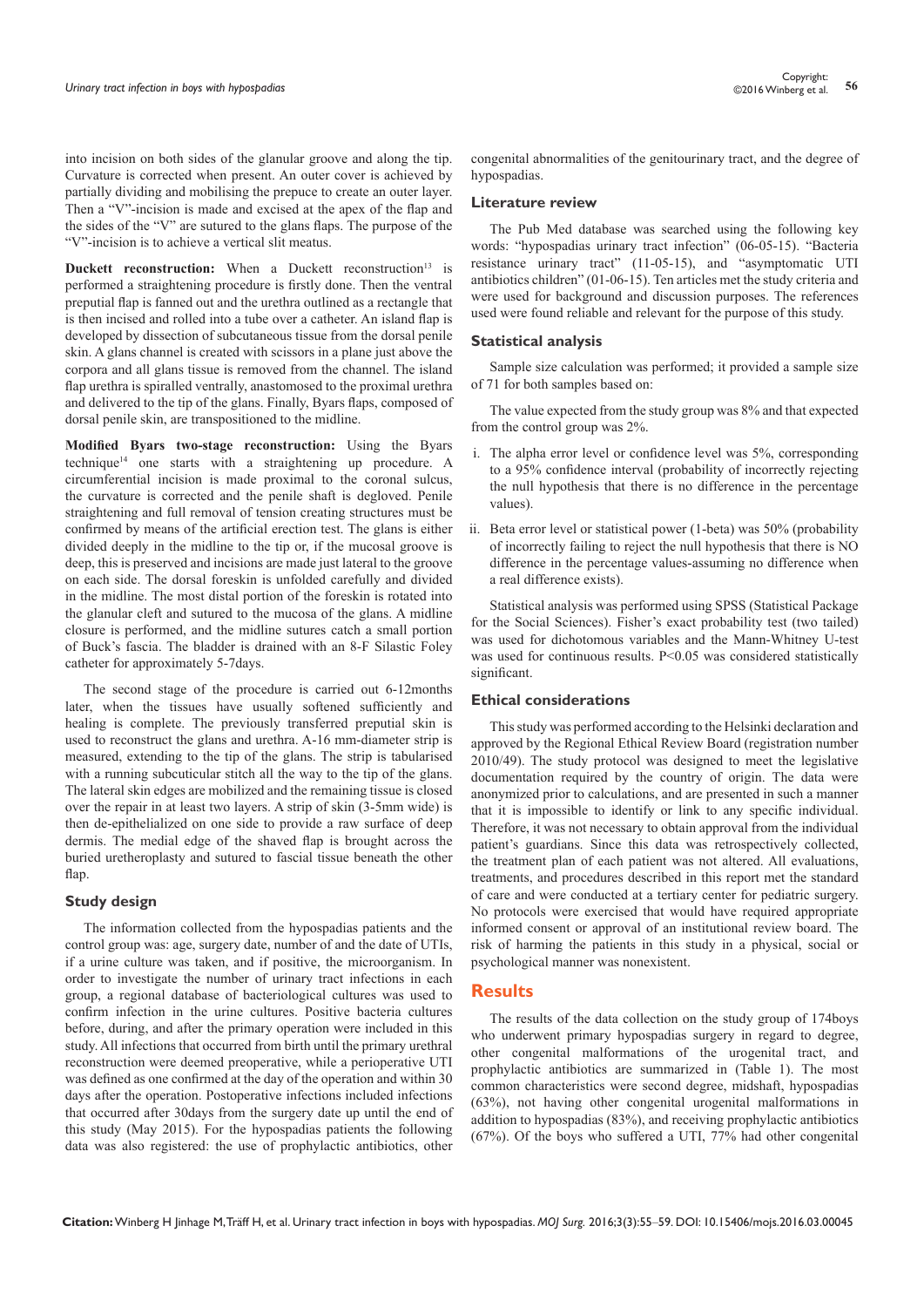malformations of the genitourinary tract  $(P=0.02)$ , either hydrocele or undescended testis.

| Table I Data on 174 boys who underwent hypospadias surgery in regard to         |
|---------------------------------------------------------------------------------|
| degree, other congenital urogenital malformations, and prophylactic antibiotics |

|                                 | Hypospadias patients $(N=174)$                   |
|---------------------------------|--------------------------------------------------|
| Degree of Hypospadias           |                                                  |
| 1 (distal)                      | 44(25%)                                          |
| 2 (midshaft)                    | 109(63%)                                         |
| 3(proximal)                     | $18(10\%)$                                       |
| No degree recorded              | $3(2\%)$                                         |
|                                 | <b>Other Congenital Urogenital Malformations</b> |
| Yes                             | 29(17%)                                          |
| No                              | 145(83%)                                         |
| <b>Prophylactic Antibiotics</b> |                                                  |
| Yes                             | 116(67%)                                         |
| No                              | 58(33%)                                          |

N, number of patients; n (%), Values are presented as the absolute number and percentage of patients

 The study group comprised 174boys who underwent primary surgical urethral reconstruction due to hypospadias. The control group comprised 204boys who underwent inguinal hernia repair. The median age at operation and the duration of follow up did not differ between the groups, (Table 2). No patients were excluded from the study.

There were significantly more boys with UTIs in the hypospadias group, compared with the controls, Table 2. Among the hypospadias patients, three of the UTIs were contracted preoperatively, and nine postoperatively (P=0.139; (Table 2).

UTIs were contracted preoperatively in three boys in the hypospadias group (2%), compared to two in the control group (1%). The UTIs contracted peri-operatively and up to 30days postoperatively did not differ between the study group and the control group. This finding of no difference in the 30day postoperative period was true even after excluding the boys receiving preoperative antibiotic prophylaxis. When reviewing the postoperative data, after the 30day postoperative period, nine UTIs occurred. Patients: 5%; control group: 0.5%; P=0.0266; (Table 2).

**Table 2** Number of boys with urinary tract infections (UTIs) in the study group of 174 boys operated on for hypospadias compared with a control group of 204 boys who underwent inguinal hernia repair

| <b>Surgery for</b>                  | Study goup:<br>hypospadias $(N=174)$ | Control<br>group:<br>inguinal<br>$hernia(N=204)$ | <b>P-value</b> |
|-------------------------------------|--------------------------------------|--------------------------------------------------|----------------|
| Age (years)                         | $4(1-8)$                             | $3(1-5)$                                         | $0.0812*$      |
| Follow-up (years)                   | $5(0.5-15)$                          | $4(1-8)$                                         | $0.7324*$      |
| Urinary Tract Infection,<br>$n$ (%) | $13(7.5\%)$ ****                     | $3(1.5\%)$                                       | $0.0044**$     |
| -Preoperatively                     | 3(2%)                                | 2(1%)                                            | $0.6649**$     |
| -Perioperative***                   | $1(1\%)$                             | $\Omega$                                         | $0.0966**$     |
| -Postoperatively*****               | 9(5%)                                | $1(0.5\%)$                                       | $0.0266**$     |

n (%), Values are presented as median (range), and as the absolute number and percentage of patients; n, numbers of patients. \*Mann-Whitney U-Test; \*\* Fisher's exact test (two tailed); \*\*\*within 30days postoperative; \*\*\*\*Ten patients with one or more other congenital urogenital malformation; \*\*\*\*\*From the date of surgery until May 2015. Statistical power: 81%;19 Confidence level 0.95

## **Discussion**

The results reveal significantly more urinary tract infections in a group of boys with hypospadias undergoing reconstructive surgery compared with a control group of boys operated on for an inguinal hernia. Many of the boys with hypospadias and positive urine cultures, regardless of when the infection occurred, also had another congenital urogenital malformation. Whether the other congenital malformations do have any impact on the frequency of UTI remains to be studied. If boys with hypospadias and associated congenital anomaly are more prone to be hit by UTI cannot be explained by the results of this study and has to be further examined.

The physiological characteristics of children with UTI are quite different from adults. Young children with UTIs may have a fever, poor appetite, vomiting, or no symptoms at all. Besides, the children have problems expressing themselves. To determine that the symptomatic UTIs really exist urinary bacteriological culture is necessary as performed in our study.

In this study, we choose to collect the control group from a cohort of boys undergoing an operative intervention for inguinal hernia. One might argue that a population-based control group would be more appropriate. However, we considered that a group of boys also undergoing an operative intervention at the same hospital to be the most appropriate control group to address the aim of this study. Manipulation of urinary tract is likely to cause UTI and incidence depends of local condition of operating theater and wards. Therefore, it was necessary to select a control group undergoing a surgical intervention in the same operating unit and wards.

The frequency of UTI in this study has to be compared with that in the general population. It has been estimated that 1% of prepubertal boys are diagnosed with urinary tract infections.15 Using that figure in comparison with the hypospadias boys, instead of using the boys undergoing an inguinal hernia operation, would not change the conclusions in this study. The issue of whether boys with hypospadias have a higher incidence of urinary tract infections has been debated. Wehbi et al.<sup>7</sup> Stated that the incidence of recurrent UTIs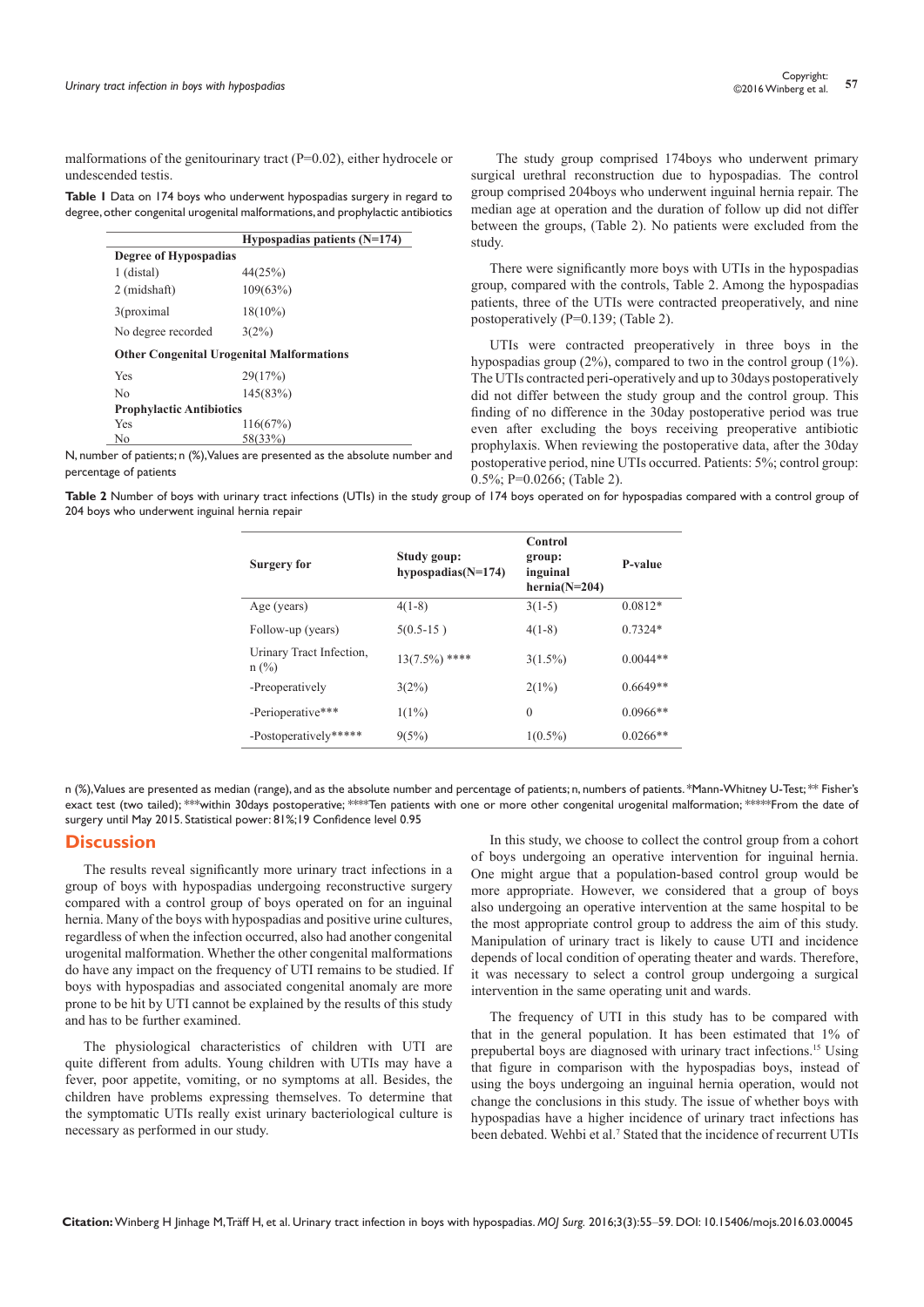in hypospadias patients is higher over time (1.9%) than that of boys without this malformation (0.1-0.2%), with a median follow-up time of 6.5years.7 This is in accordance with our postoperative results. Our study focused both on UTIs occurring near the surgery date, where the use of prophylactic antibiotics can have an impact, as well as over a longer duration.

Previous studies have also investigated whether prophylactic antibiotics should be given in conjunction with urethral reconstruction in hypospadias patients. The opinions vary among the different studies, in which some encourage<sup>8,16</sup> the use of this prophylactic treatment while others<sup>4,17</sup> find it unnecessary. Two studies suggest that prophylactic antibiotics should be given to patients operated on for hypospadias.<sup>8,16</sup> Both of these studies are case-control-studies, where one group received prophylactic antibiotics and the other did not. Urine cultures were performed regularly on all patients, regardless of whether symptoms of an infection were present. The results showed a higher incidence of UTIs in the group where no prophylactic antibiotics were given; thus, the use of prophylaxis was recommended.<sup>8,16</sup> On the contrary, two newer case-control-studies, disagreed with the use of antibiotics in conjunction with urethral reconstruction. In these studies, the urine cultures were only performed when the patient presented with symptoms, such as high fever, irritability, or pain while voiding. They could not identify a difference in the incidence of symptomatic UTIs between their two groups, regardless of whether the patients received prophylactic antibiotics. Therefore, the use of prophylaxis was opposed because it did not decrease the number of infections related to the hypospadias procedure.<sup>4,17</sup>

We only registered symptomatic UTIs confirmed by positive urine cultures. Therefore, our study design is more similar to the latter two studies mentioned above.<sup>4,17</sup> Also similar to these studies, our results suggest the same approach towards the use of prophylactic antibiotics. However, if urine cultures had been performed routinely on all our hypospadias patients, as in the first two papers<sup>8,16</sup> cited above, we may have diagnosed a higher number of UTIs. If so, this would, in contrast to those studies, support the use of prophylaxis in conjunction with the surgery. In order to proceed with this issue, one needs to decide whether asymptomatic UTIs should be classified as equally severe as symptomatic ones. Previous studies state that patients with asymptomatic bacteriuria should not be treated with antibiotics, except for pregnant women and patients undergoing urologic interventions.18 According to these guidelines, standardized urine cultures should be introduced for all hypospadias patients in order to diagnose and treat these asymptomatic infections.

Our results show that there was no statistically significant difference in the number of UTIs between the hypospadias group and the control group within 30days of surgery. This may be due to the preoperative antibiotics prophylaxis used in some of the boys undergoing hypospadias surgery. Conversely, the results show that the one boy who incurred a UTI had been treated with prophylactic antibiotics. When comparing the incidence of UTIs over a longer period of time, it was significantly higher in the group of hypospadias boys than in the control group. Since no significant difference was found in close relation to the procedure, the use of prophylactic antibiotics in order to lower the rate of urinary tract infections do not appear to be warranted.

The frequency of wound infections, which may cause fistula formation during the postoperative course, is an issue that was not the subject of this study. The higher incidence of UTIs found in the total group makes us consider what the actual causes of these urinary tract infections were. There are several possible reasons why these patients have a higher risk of incurring a UTI. Based on our results, we suggest that the primary operation itself is not the source of the increased number of infections. Since many complications can occur in association with this procedure, a single urethral reconstruction is not always adequate to restore full function in all hypospadias patients. Therefore, they often need further surgery and treatment during their childhood; thus, inflicting trauma to the urinary tract and promoting the development of scar tissue that may play a role in the boys' vulnerability to a UTI. We suggest that this could explain the higher frequency of UTIs even several years after the primary surgery.

 Other congenital urogenital malformations were evident in 17% of the hypospadias patients (Table 2), and of the boys with UTIs, 77% had another urogenital malformation. This data shows that the numbers of UTIs are not evenly distributed between those with and those without other malformations. It raises the question of whether there can be a connection between infections and these additional malformations. This would be an interesting topic to investigate in a future study that would determine whether these patients should be treated differently in regard to prophylactic antibiotics.

When reviewing the use of prophylactic antibiotics in the hypospadias patients, we determined that 67% of them did receive this treatment. Therefore, it is uncertain whether the outcome was affected by this administration, and if these patients would have contracted an UTI without prophylaxis. On the contrary, the boy who contracted a UTI from birth until 30 days after the surgery did actually receive prophylactic antibiotics. It raises the question of whether this treatment can prevent an infection of the urinary tract. However, antibiotics are not only given to decrease the number of UTIs in relation to the procedure but also in an attempt to avoid other complications including wound infections leading to rupture of the wound and fistula formation. Since this study only investigated the incidence of UTIs, it would have been preferable if prophylactic antibiotics had been given either to all or none of the hypospadias patients. In our case, when comparing to a control group where no patients received prophylaxis, we could have chosen to exclude the hypospadias patients who did receive antibiotics. Excluding the boys receiving antibiotic prophylaxis during their hypospadias surgery revealed no difference in the frequency of UTIs compared with the control group. We believe that this data would have given a more accurate indication on the incidence of infections, and clarify which approach should be used regarding prophylactic antibiotics for UTIs in relation to urethral reconstructions.

Another limitation regarding the prophylactic antibiotics was that the administration was done in a subjective manner, decided by the surgeon in charge at the operation. Also, some infections might have been missed, because only patients with typical symptoms of UTIs were cultured. This could have occurred due to vague symptoms or unawareness by either hospital personnel or patients/parents. Since all patients were not operated on at the same time point, the followup time varied from months to years. This difference was found both between the control group and the hypospadias group, as well as inside the hypospadias group itself. This limitation is hard to avoid, but could have affected the final result. A way to improve this study